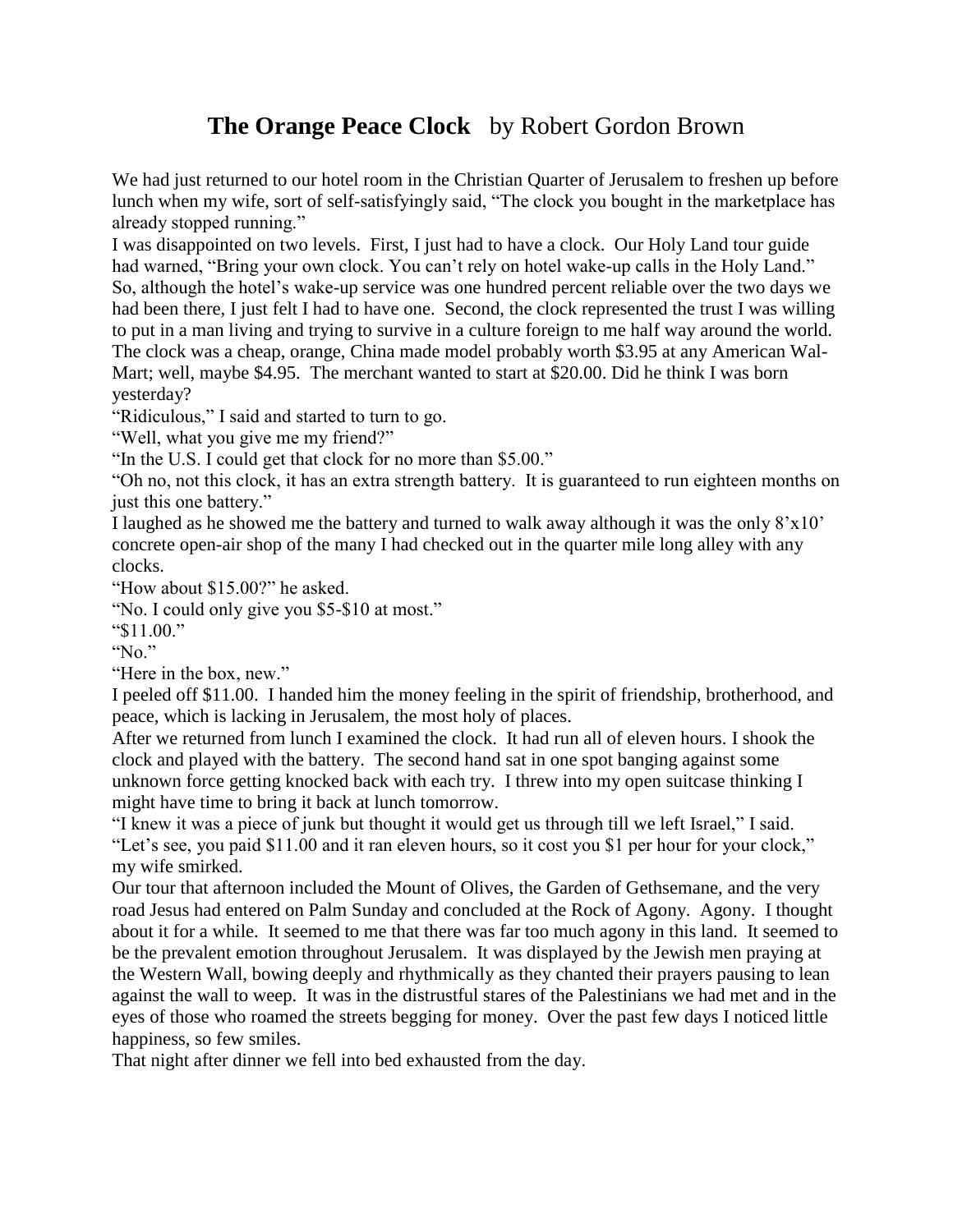I lay there thinking about everything that happened that day, when my mind lingered to consider what to do about the broken clock. I decided that I would bring the clock back and demand my money.

If the man I bought the clock from balked or tried to bargain with me I was going to pronounce in my loudest voice, "Fellow merchants and tourists! Gather here and see how this man sells cheap plastic clocks from China for three times their price. He says he guarantees them to run eighteen months with their new high energy batteries. Well my friends, this clock ran only eleven hours and stopped." Then I would drop the clock to the ground and stomp on it several times smashing it to bits. "Do you really want to buy from shopkeepers like this?" Then I would stalk away.

As I lay there thinking that I had arrived at a solution to the failed clock, the clock dilemma took on another dimension. How could there ever be peace in this part of the world? A Palestinian or Arab Christian would never buy a clock from a Jew. A Jew would consider a clock from a Christian as unclean. And so it goes, mutual distrust fed by hatred learned from the age of a child's earliest memories.

Some would point at Jerusalem and say, "But look we have the Jewish Quarter, the Christian Quarter, the Muslim Quarter and the Armenian Quarter and many minorities and others besides." But are cities that must be divided into quarters truly an indication of peace? No more so than schools within the U.S. that operated under a doctrine of separate but equal. So long as one party to a division of resources has greater political and economic power, a doctrine of equality is not what its name implies.

Throughout Jerusalem, it was obvious that neighborhoods inhabited by Israeli Jews had substantial homes and efficient government services. Not so the Palestinian Christian neighborhoods. There, trash was everywhere waiting to be picked up as cats roamed the streets feasting on discarded food. This was true in even the better neighborhoods with hotels, such as ours, that catered to bringing tourist dollars into the country. As an example of how unresponsive the government had become to caring for these neighborhoods, we came across neighborhood men trying to repair a burst pipe under the cobblestones in their street one night knowing that the government would do nothing about it.

You would think that after the indignities the Jews had suffered before and during World War II at the hands of the Nazi regime, they would not be forcing others of different faiths to live in conditions similar to those they had to endure. Or maybe they had learned their lesson well. The Israeli government appears to have adopted a doctrine to segregate those who are not of their faith into ghettos and diminish living conditions there to the point that those living in them must leave or slowly perish.

I fought for sleep as I continued to wrestle with the question, "But what can I do?" The answer is I don't know yet. Hidden deep within the Israeli/Palestinian peace issue are people who share a claim to have descended from Abraham, who all believe in the basic teachings of the Bible's Old Testament, who share in the revelations of many of the same prophets and who acknowledge that Jesus walked in this holy land, yet display an outward feeling of mutual distrust and hatred toward each other. Is there a way to breach generations of hostilities toward one another?

"Honey it's our wake-up call. We have to get our bags outside the door in half an hour," I heard from somewhere distant.

"Oh, Okay. Start your shower and I'll be awake by then."

"Boy, you look tired."